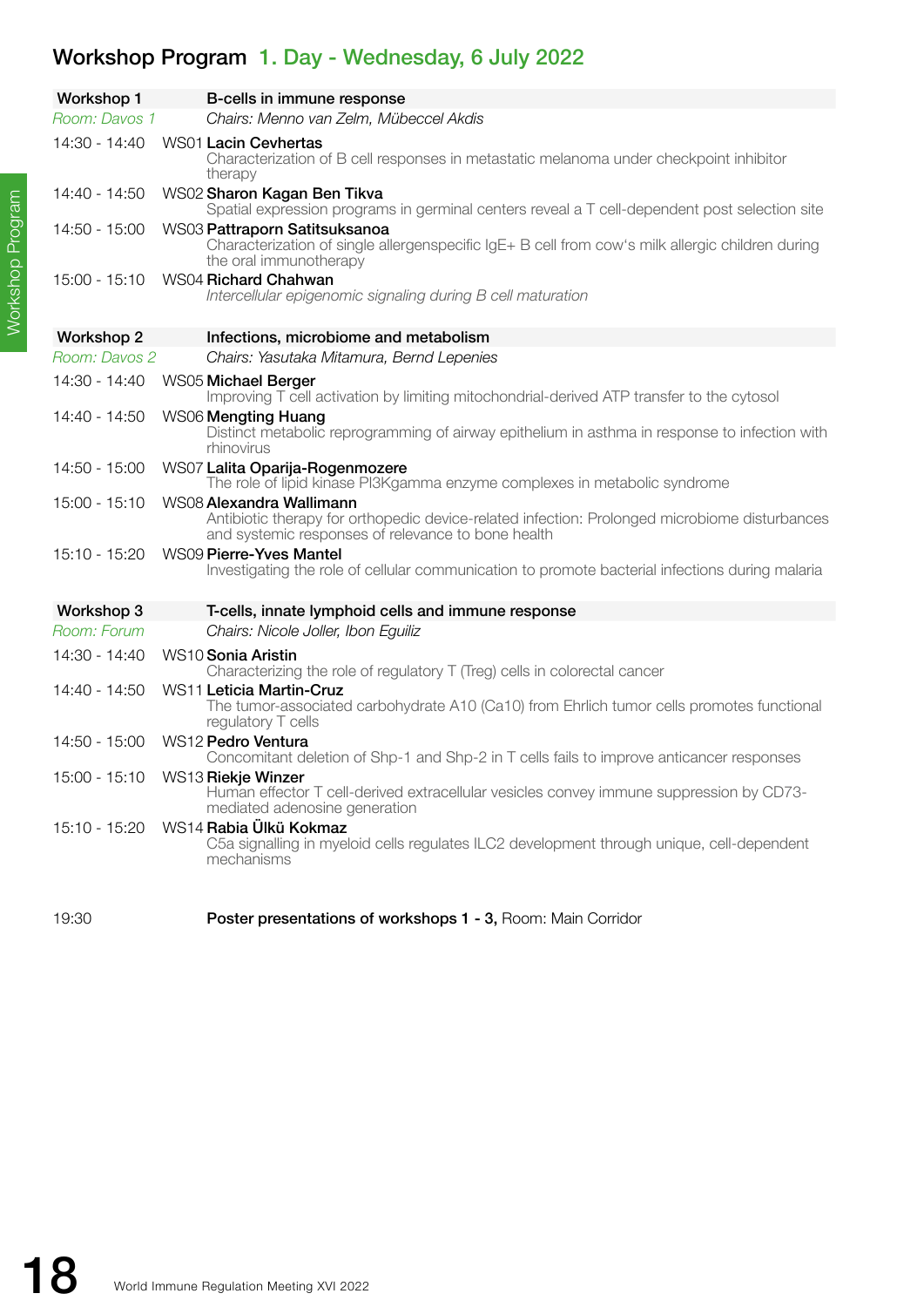## Workshop Program 2. Day - Thursday, 7 July 2022

| Workshop 4                      | <b>Transcriptomics</b>                                                                                                                                                                                          |
|---------------------------------|-----------------------------------------------------------------------------------------------------------------------------------------------------------------------------------------------------------------|
| Room: Davos 1                   | Chairs: Pierre-Yves Mantel, Zsolt Komlosi                                                                                                                                                                       |
| 14:30 - 14:40                   | WS15 <b>Jana Koch</b><br>Characterization of Protein Prenylation in T helper 1 cell activation                                                                                                                  |
| $14:40 - 14:50$                 | WS16 Claire Ma<br>Stimulation strength controls the rate of initiation but not the molecular organization of the<br>TCR-induced signalling network                                                              |
| 14:50 - 15:00                   | WS17 Klara Ruppova<br>Curation and integration of single-cell RNA-Seq data for meta-analysis                                                                                                                    |
| 15:00 - 15:10                   | WS18 Damir Zhakparov<br>Machine Learning reveals patterns in transcriptomics and clinical datasets associated with<br>atopic dermatitis in African childrent                                                    |
| Workshop 5                      | COVID-19 mechanisms and treatment                                                                                                                                                                               |
| Room: Davos 2                   | Chairs: Volker Thiel, Carlo Cervia                                                                                                                                                                              |
| 14:30 - 14:40                   | WS19 Özge Ardicli<br>Exposure to avian coronavirus vaccines is associated with increased levels of SARS-CoV-2-<br>cross-reactive antibodies                                                                     |
| $14:40 - 14:50$                 | WS20 Elisabeth de Leeuw<br>Efficacy and Safety of the Investigational Complement C5 Inhibitor Zilucoplan in Patients<br>Hospitalized with Covid-19: an RCT                                                      |
| 14:50 - 15:00                   | WS21 Urszula Radzikowska<br>Rhinovirus-induced epithelial RIG-I inflammasome activation suppresses antiviral immunity and<br>promotes inflammatory responses in virus-induced asthma exacerbations and COVID-19 |
| $15:00 - 15:10$                 | <b>WS22 Tiziano Schweizer</b><br>Blunted sFasL signalling exacerbates TNF-driven neutrophil necroptosis in critically ill<br>COVID-19 patients                                                                  |
| 15:10 - 15:20                   | WS23 Philippe Gevaert<br>Waning levels of SARS-CoV-2 neutralizing antibodies in the nasal mucosa after SARS-CoV-2<br>vaccination                                                                                |
| Workshop 6                      | Biologicals and molecular aspects in diagnosis and treatment                                                                                                                                                    |
| Room: Forum                     | Chairs: Araceli Diaz Perelas, Willem van de Veen                                                                                                                                                                |
| 14:30 - 14:40                   | WS24 Nishelle Dsouza<br>Expression, Purification and biochemical characterization of recombinant Blomia tropicalis<br>allergens                                                                                 |
| 14:40 - 14:50                   | <b>WS25 Kevin Plattner</b><br>On the role of glycan in the protection against anaphylaxis by anti-IgE IgG antibodies                                                                                            |
| 14:50 - 15:00 WS26 Inna Tulaeva | BM325, a component of the recombinant grass pollen allergy vaccine BM32 can overcome<br>immunological HBV- non-responsiveness                                                                                   |
| $15:00 - 15:10$                 | WS27 Ana Xavier<br>Targeting PI3Kg complexes containing the p84 protein to attenuate allergy without impact on<br>host immunity                                                                                 |
| 15:10 - 15:20                   | WS23 Alexandra Lee<br>Quantitative Analysis of Urinary Cytokines in Food Allergic and Healthy Twins                                                                                                             |
| $17:00 - 17:15$                 | Award Ceremony for workshop prizes of workshops 1 - 3, Room: Davos 1                                                                                                                                            |
| 19:30                           | Poster presentations of workshops 4 - 6, Room: Main Corridor                                                                                                                                                    |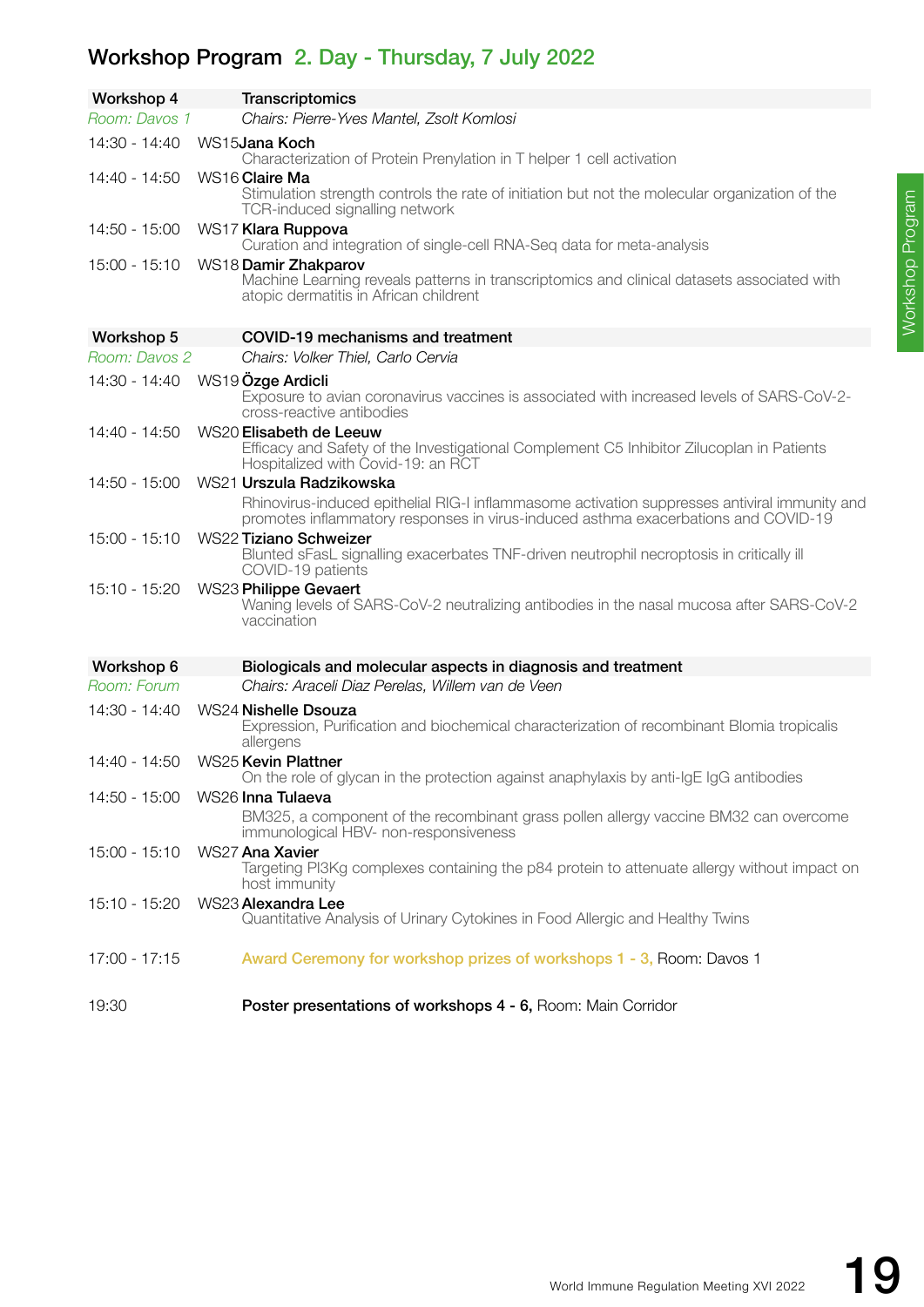## Workshop Program 3. Day - Friday, 8 July 2022

| <b>Workshop 7</b> | Epithelial responses and barrier                                                                                                                                                        |
|-------------------|-----------------------------------------------------------------------------------------------------------------------------------------------------------------------------------------|
| Room: Davos 1     | Chairs: Mario Zaiss, Silvia Melgar                                                                                                                                                      |
| $15:00 - 15:10$   | WS29 Alessandro Cutilli<br>Chemotherapy-induced damage of the intestinal epithelium attracts T cells and enhances T<br>cell activation                                                  |
| 15:10 - 15:20     | WS30 Taryn Liu<br>Exploratory Studies On Human GIResident Gamma Delta T Cells Before and After Peanut Oral<br>Immunotherapy                                                             |
| 15:20 - 15:30     | WS31 Ismail Ögülür<br>Gut epithelial barrier damage by commonly used emulsifiers polysorbate-20 and<br>polysorbate-80                                                                   |
| 15:30 - 15:40     | <b>WS32 Ella Sandrine Parsons</b><br>Detection of Gut and Mucosal Peptides in Plasma in Atopic Individuals through TOMAHAQ                                                              |
| 15:40 - 15:50     | WS33 An-Sofie Viskens<br>Fluticasone propionate suppresses the SARS-CoV-2 induced increase in respiratory epithelial<br>permeability in vitro                                           |
| Workshop 8        | Swiss Young Immunology Scientists Workshop Novel mechanisms of immune<br>response                                                                                                       |
| Room: Davos 2     | Chairs: Daniela Latorre, Annika Hausmann                                                                                                                                                |
| $15:00 - 15:10$   | WS34 Olivia Bucheli<br>Correlating cellular functionalities and metabolic fluxes on the single-cell level - a proof-of-<br>concept study of individual antibody-secreting cells in mice |
| 15:10 - 15:20     | WS35 Jean de Lima<br>How Do Lung T cells Shape Local Immunity During Infection?                                                                                                         |
| 15:20 - 15:30     | WS36 Lydia Kirsche<br>Restoring a Dysregulated Immune Response Caused by Early-life Antibiotic Exposure                                                                                 |
| 15:30 - 15:40     | <b>WS37 Fabian Luther</b><br>Effector functions of human Th9 cells depend on PPAR-g-regulated glucose metabolism                                                                        |
| 15:40 - 15:50     | WS38 Sarah Mundt<br>CNS-specific tolerance: controlled immune surveillance without causing trouble                                                                                      |
| 15:50 - 16:00     | WS39 Federica Piattini<br>Monocyte-derived alveolar macrophages autonomously determine severe outcome of<br>respiratory viral infection                                                 |
| Workshop 9        | Vaccines in COVD-19                                                                                                                                                                     |
| Room: Forum       | Chairs: Pia Gattinger, Luca M. Zaeck                                                                                                                                                    |
| 15:00 - 15:10     | WS40 Daryl Geers<br>mRNA-based COVID-19 booster vaccination after Ad26.COV2.S priming induces cross-<br>reactive humoral and cellular immune responses to multiple SARS-CoV-2 variants  |
| 15:10 - 15:20     | WS41 Michael Jäger<br>Investigation of humoral and cellular immune response against SARS-CoV-2 BA.1 and BA.2 of<br>twice vaccinated as well as boostered individuals                    |
| $15:20 - 15:30$   | <b>WS42 Eliott Lafon</b><br>three COVID-19 vaccines against variants of concerns                                                                                                        |
| 15:30 - 15:40     | WS43 Dominik Rothen<br>Intranasal administration of a VLP-based vaccine induces neutralizing antibodies against<br>SARS-CoV-2 and variants of concern                                   |
| 15:40 - 15:50     | WS44 Anne-Cathrine Vogt<br>Virus-like particles (VLPs) are efficient tools for boosting mRNA-induced antibodies                                                                         |
| 17:30 - 17:45     | Award Ceremony for workshop prizes of workshops 4 - 6, Room: Davos 1                                                                                                                    |
| 19:30             | Poster presentations of workshops 7 - 12, Room: Main Corridor                                                                                                                           |